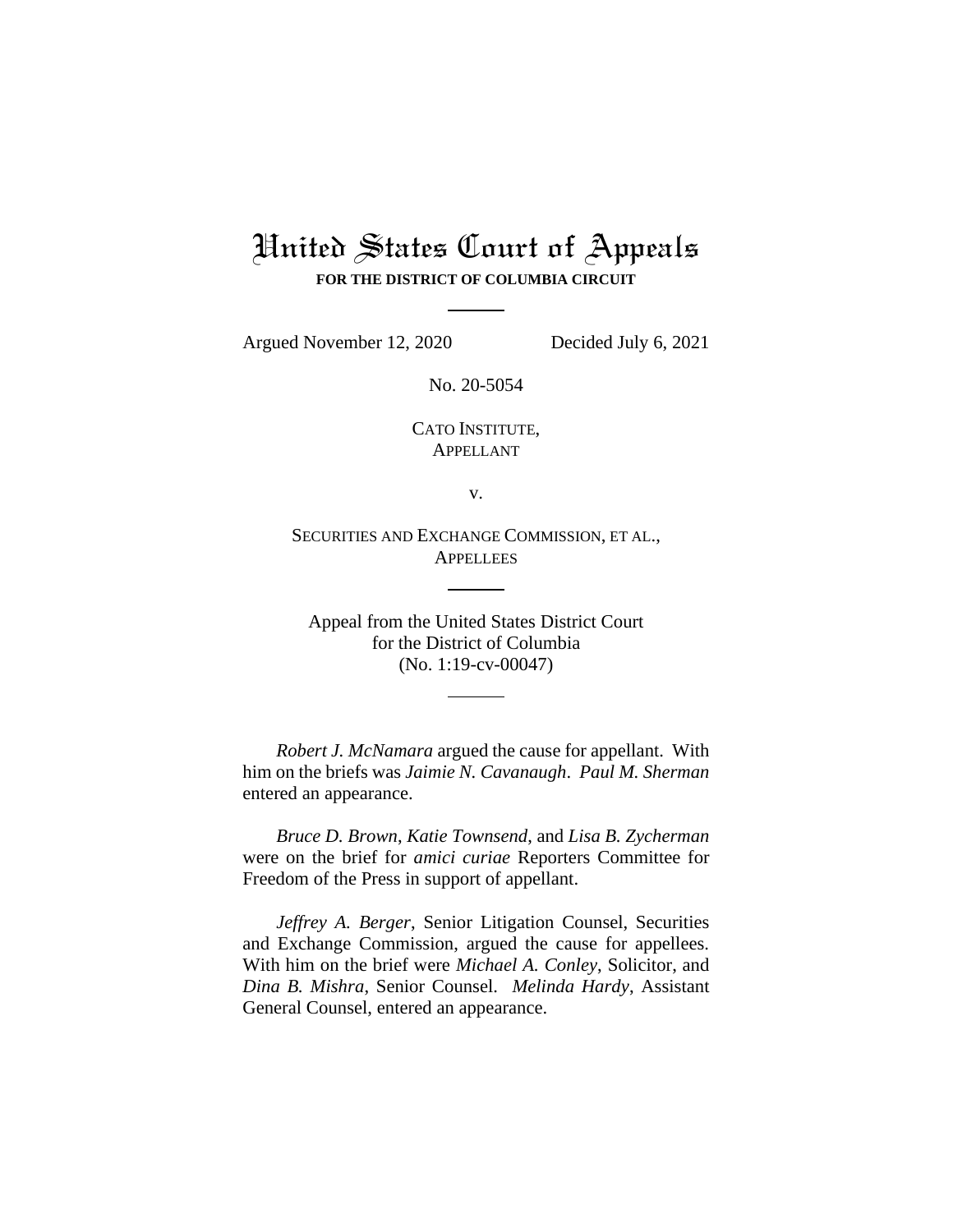Before: WILKINS and KATSAS, *Circuit Judges*, and RANDOLPH, *Senior Circuit Judge*.

## Opinion for the Court filed PER CURIAM.

PER CURIAM: The Cato Institute ("Cato") brought suit against the Securities and Exchange Commission ("SEC"), claiming that the SEC's practice of including no-deny provisions in its consent decrees violates the First Amendment. The District Court found that Cato had failed to allege an injury in fact, and so dismissed Cato's suit for lack of standing. We affirm the District Court's dismissal on the alternate ground that Cato's alleged injury is not redressable through this lawsuit.

On January 9, 2019, Cato filed a complaint in the District Court against the SEC and its chairman and secretary in their official capacities, challenging the SEC's practice of including no-deny provisions in its consent decrees in civil and administrative proceedings. Consent decrees are "compromises in which the parties give up something they might have won in litigation and waive their rights to litigation." *United States v. ITT Cont'l Baking Co.*, 420 U.S. 223, 235 (1975). "Because of its limited resources, the SEC has traditionally entered into consent decrees to settle most of its injunctive actions." *SEC v. Clifton*, 700 F.2d 744, 748 (D.C. Cir. 1983). Defendants who enter into consent decrees with the SEC gain certain benefits: they may settle the complaint against them without admitting the SEC's allegations, and often "seek and receive concessions concerning the violations to be alleged in the complaint, the language and factual allegations in the complaint, and the collateral, administrative consequences of the consent decree." *Id.* Since 1972,

**I.**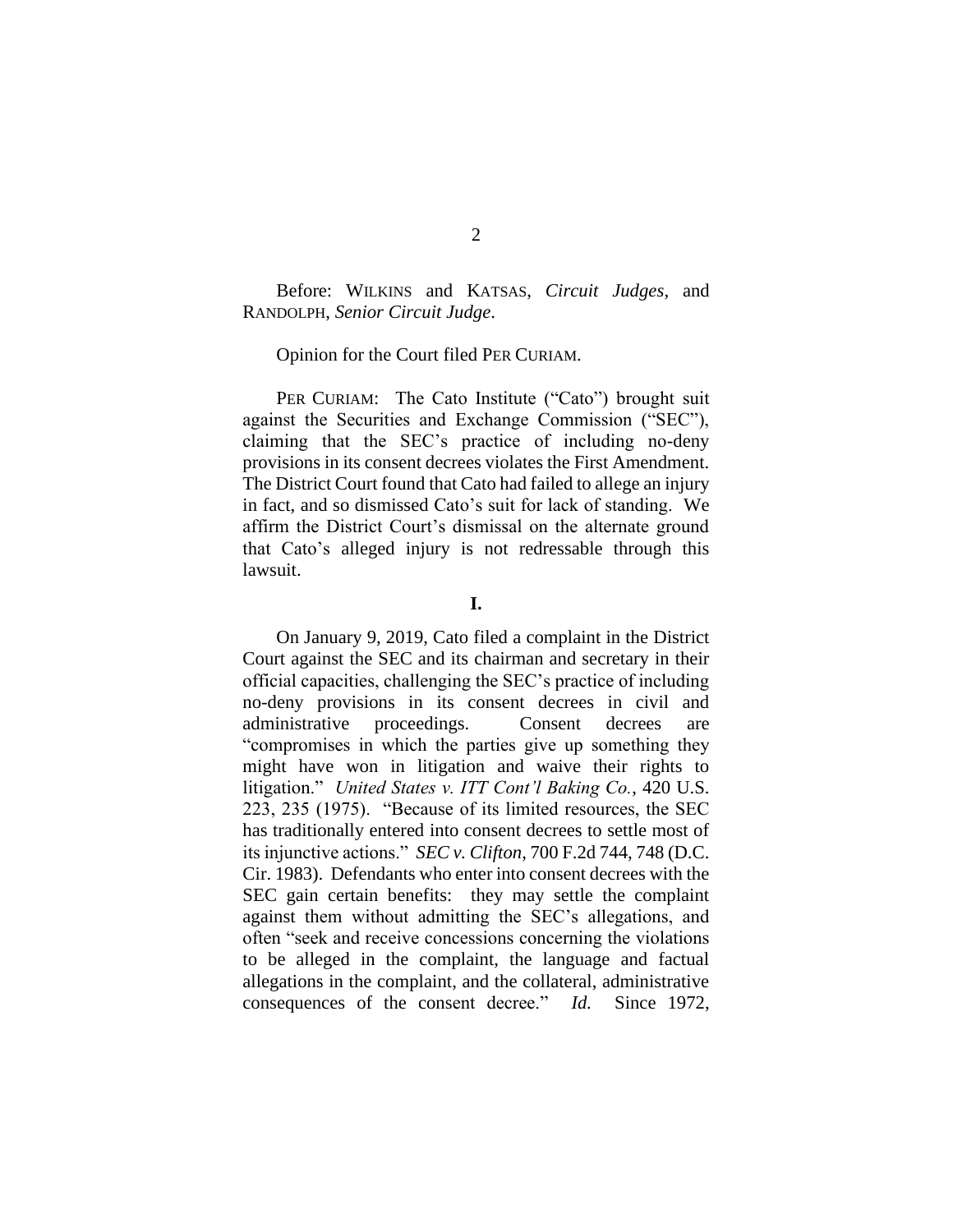however, the SEC has adhered to a policy "not to permit a defendant or respondent to consent to a judgment or order that imposes a sanction while denying the allegations in the complaint or order for proceedings," so as "to avoid creating, or permitting to be created, an impression that a decree is being entered or a sanction imposed, when the conduct alleged did not, in fact, occur." Consent Decrees in Judicial or Administrative Proceedings, 37 Fed. Reg. 25,224, 25,224 (Nov. 29, 1972) (codified at 17 C.F.R. § 202.5(e)). Cato contends that the SEC has applied this policy to prohibit defendants from denying any allegations made against them by the SEC, including allegations to which their consent decree did not require them to admit. Because SEC defendants are prohibited from denying any allegations against them, they are unable, according to Cato, to report publicly that the SEC threatened them with unfounded charges or otherwise coerced them into entering into consent decrees. Thus, according to Cato, the SEC's application of 17 C.F.R.  $\S$  202.5(e) impermissibly stifles public discussion of the SEC's prosecutorial tactics.

Cato itself has not entered into any consent decree with the SEC, but it alleges that it has contracted to publish a certain manuscript ("the manuscript") written by someone who is subject to such a consent decree. Cato alleges that it cannot publish the manuscript because the consent decree prohibits the author from disputing any allegations made by the SEC against him, which, in the manuscript, he does. Cato also alleges that it has been contacted by other individuals who have entered into similar consent decrees with the SEC. Cato claims that but for the provisions of their consent decrees forbidding them from disputing the SEC's allegations against them, these individuals would be willing to participate in panel discussions hosted by Cato on the topic of the SEC's prosecutorial overreach, and to allow Cato to publish their testimonials in articles and blog posts.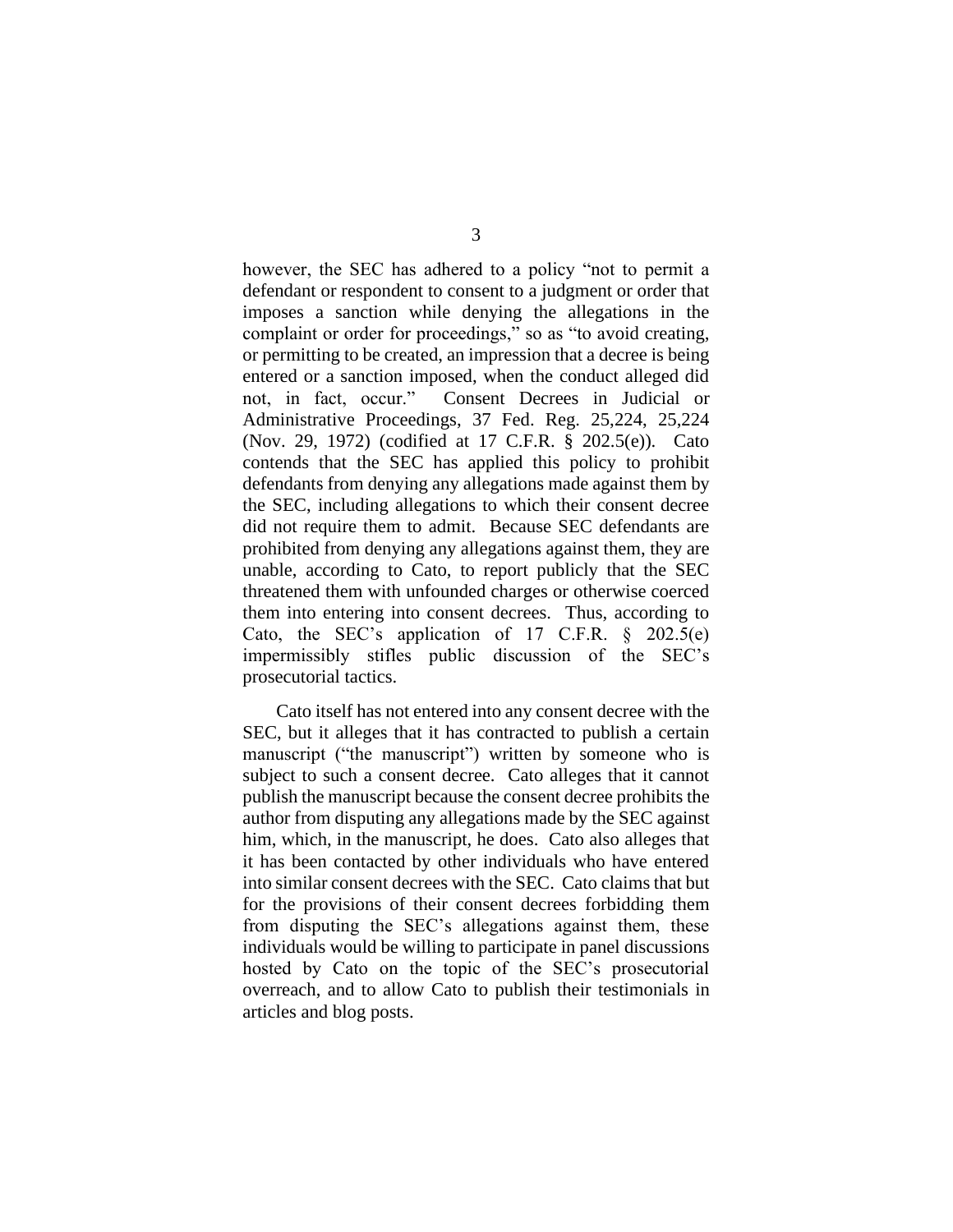Cato seeks six forms of relief: (1) a declaratory judgment that 17 C.F.R. § 202.5(e) as interpreted and enforced by the SEC is unconstitutional under the First Amendment; (2) a permanent injunction against the enforcement of 17 C.F.R. § 202.5(e); (3) a declaratory judgment that the no-deny provision of the consent decree entered into by the manuscript's author is unenforceable as a matter of law; (4) a declaratory judgment that all no-deny provisions in the SEC's past consent decrees are unenforceable; (5) a permanent injunction prohibiting the SEC from continuing its practice of non-discretionary use of no-deny provisions in civil and administrative settlements; and (6) all further and equitable relief as the Court may deem just and proper. Cato's complaint invokes the First Amendment and the Declaratory Judgment Act, 28 U.S.C. § 2201, and it presumably intends to use a declaratory judgment as the predicate for an injunction and further relief pursuant to 28 U.S.C. § 2202. *See Powell v. McCormack*, 395 U.S. 486, 499 (1969).

On February 10, 2020, the District Court issued an order and memorandum opinion dismissing Cato's complaint for lack of standing. The District Court found that Cato had failed to allege an injury in fact because the SEC's no-deny provisions did not apply to Cato, and because Cato had "not alleged that there is any actual impediment to its exercise of its contractual rights to publish the book, to its sponsorship of a panel discussion, or to its promotional activities. . . . [or that] any specific action is threatened or even contemplated against it." *Cato Inst*. *v. SEC*, 438 F. Supp. 3d 44, 52 (D.D.C. 2020) (quoting *United Presbyterian Church in the U.S.A. v. Reagan*, 738 F.2d 1375, 1378 (D.C. Cir. 1984)) (internal quotation marks omitted). The District Court also found that Cato could not allege that it had been denied the right to receive information, because "it received and is fully aware of the contents of the author's manuscript." *Id.* at 54.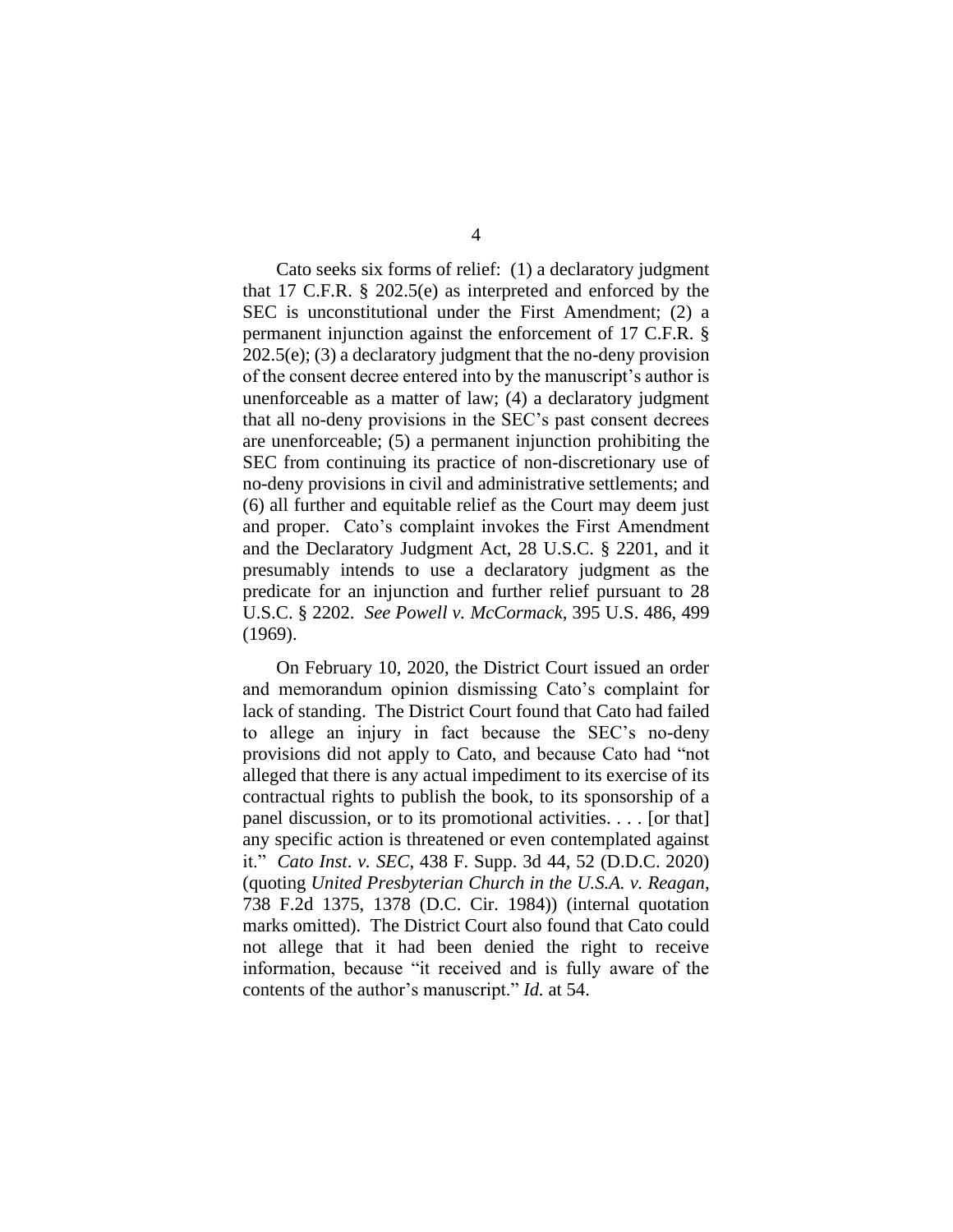Cato timely appealed to this Court for review of the District Court's order on March 3, 2020.

## **II.**

We review *de novo* the District Court's dismissal of Cato's claim for lack of standing. *Renal Physicians Ass'n v. U.S. Dep't of Health & Human Servs.*, 489 F.3d 1267, 1273 (D.C. Cir. 2007). In doing so, we assume the truth of all material factual allegations in Cato's complaint and construe the complaint liberally, granting Cato the benefit of all reasonable inferences that can be derived from the facts alleged. *See Am. Nat'l Ins. Co. v. FDIC*, 642 F.3d 1137, 1139 (D.C. Cir. 2011). We also assume that Cato will prevail on the merits of its suit and obtain the relief it seeks. *Committee on the Judiciary of the U.S. House of Representatives v. McGahn*, 968 F.3d 755, 762 (D.C. Cir. 2020) (en banc).

Cato bears the burden of establishing standing for each form of relief it seeks. *See Davis v. Fed. Election Comm'n*, 554 U.S. 724, 734 (2008). The irreducible constitutional minimum of standing contains three elements: injury in fact, causation, and redressability. *Lujan v. Defs. of Wildlife*, 504 U.S. 555, 560–61 (1992). To demonstrate injury in fact, Cato must show that its injury is concrete—*i.e.*, that it "actually exist[s]," *Spokeo, Inc. v. Robins*, 136 S. Ct 1540, 1548 (2016); that it is particularized—*i.e.*, that it "affect[s] the plaintiff in a personal and individual way," *Lujan*, 504 U.S. at 560 n.1; and that it is imminent—*i.e.*, that there is a "substantial probability of injury," *Chamber of Commerce v. EPA*, 642 F.3d 192, 200 (D.C. Cir. 2011) (cleaned up). To demonstrate causation, Cato must show a "fairly traceable connection" between the complained-of conduct of the defendant and the injury claimed. *Steel Co. v. Citizens for a Better Env't*, 523 U.S. 83, 103 (1998). And to demonstrate redressability, Cato, whose alleged injury arises from the government's regulation of a third party, must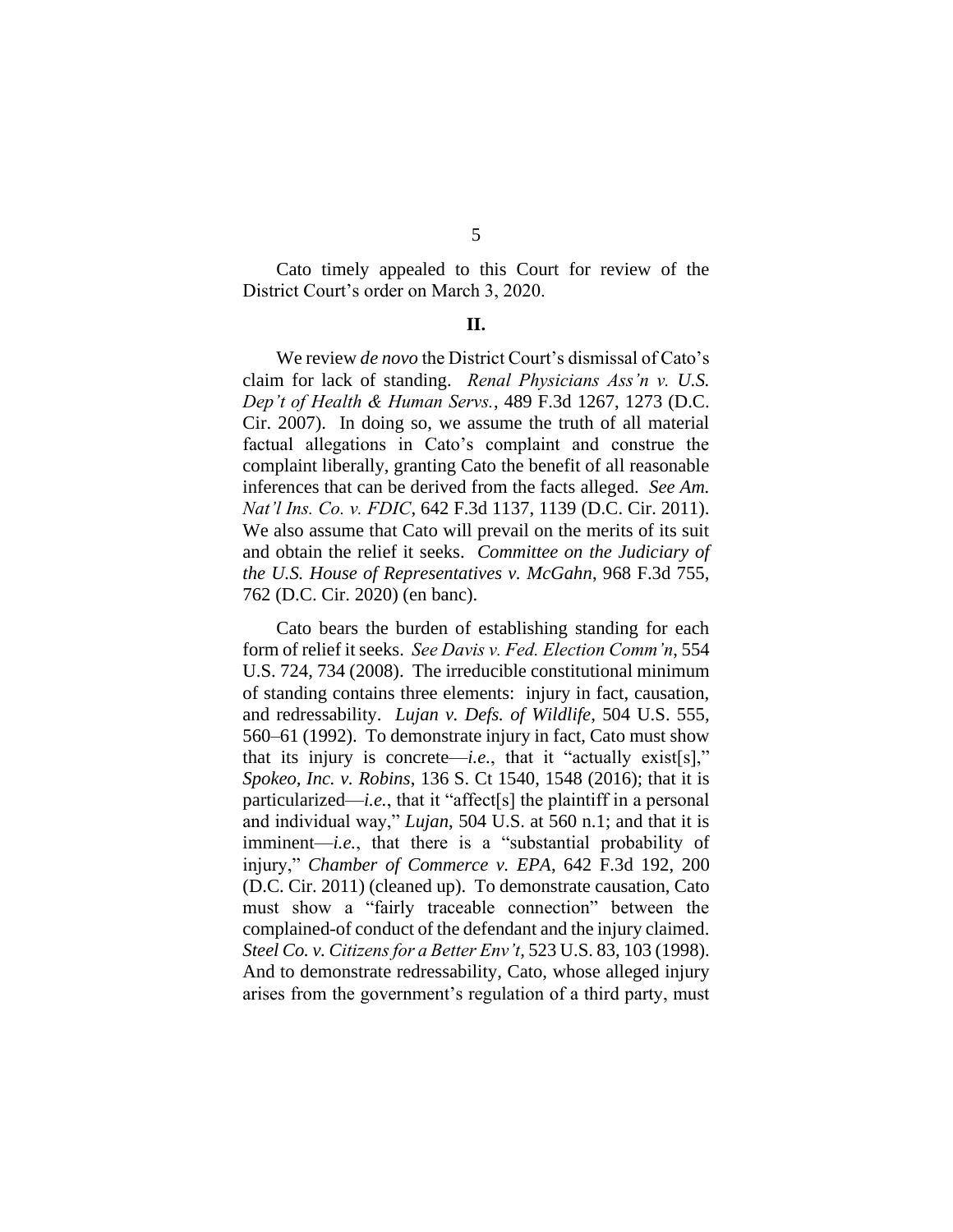show that there is a "substantial probability" that "if the court affords the relief requested, the injury will be removed." *Chamber of Commerce*, 642 F.3d at 201 (quoting *Warth v. Seldin*, 422 U.S. 490, 504 (1975)) (alterations omitted).

Cato's alleged injury is that it is prevented from publishing speech by certain SEC defendants averring that the SEC threatened them with unfounded charges or otherwise coerced them into entering settlement agreements. Cato alleges that it would be able to publish this speech but for the fact that the SEC defendants are subject to no-deny provisions forbidding them from disputing the SEC's allegations against them and are therefore unable and unwilling to allow Cato to publish their speech.

The fatal stumbling block for Cato is that even assuming that it will prevail on the merits and obtain the relief it seeks, Cato's alleged injury would not be redressed. That is because the no-deny provisions that bind the SEC defendants whose speech Cato wishes to publish are contained in consent decrees. "A consent decree no doubt embodies an agreement of the parties and thus in some respects is contractual in nature. But it is an agreement that the parties desire and expect will be reflected in, and be enforceable as, a judicial decree that is subject to the rules generally applicable to other judgments and decrees." *Rufo v. Inmates of Suffolk Cnty. Jail*, 502 U.S. 367, 378 (1992). Violations of court orders are punishable by criminal contempt, *see United States v. United Mine Workers*, 330 U.S. 258, 294 (1947), and a court may institute criminal contempt proceedings against an SEC defendant who violates a no-deny provision contained in a consent decree issued by that court even absent the SEC's consent, *see Young v. U.S. ex rel. Vuitton et Fils S.A.*, 481 U.S. 787, 793–95 (1987); *Morrison v. Olson*, 487 U.S. 654, 676 (1988). So regardless of whether the SEC is enjoined from seeking to enforce the nodeny provisions in its consent decrees, the courts that issued the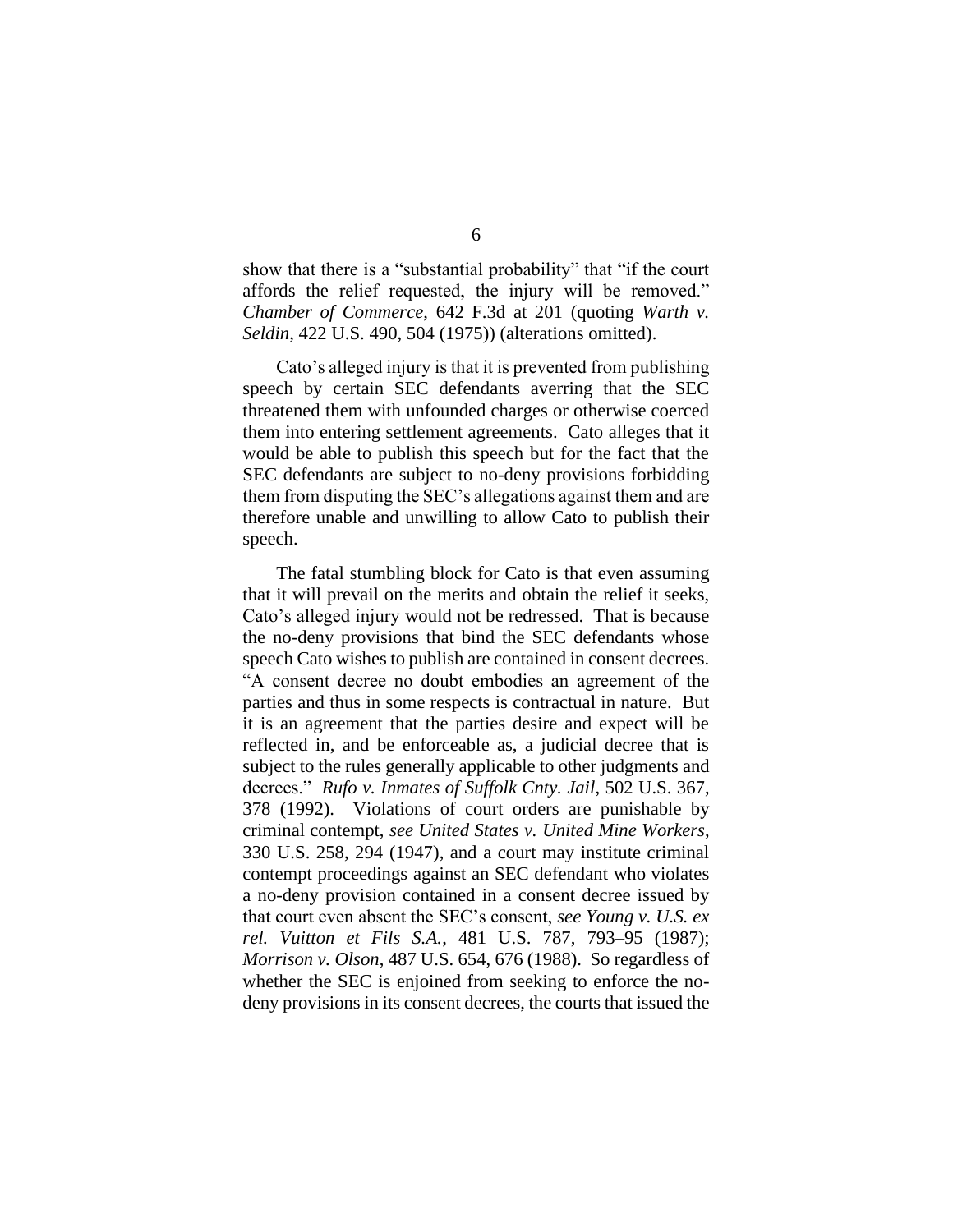consent decrees would still be able to enforce the no-deny provisions contained therein. And a merits opinion from this Court holding the no-deny provisions to be in violation of Cato's rights would not bind district courts "in jurisdictions around the country" from enforcing their own judgments. Am. Compl. ¶ 42. (It is "established doctrine that persons subject to an injunctive order issued by a court with jurisdiction are expected to obey that decree until it is modified or reversed, even if they have proper grounds to object to the order." *GTE Sylvania, Inc. v. Consumers Union of the U.S.*, 445 U.S. 375, 386 (1980).) Moreover, Cato expressly disclaims that it seeks an order controlling how a district court—even a District of Columbia district court—enforces its particular consent decree. Reply Br. at 24–25. Instead, Cato seeks only to enjoin the SEC from threatening to enforce a decree or settlement or from taking steps to enforce a decree or settlement. *Id.* Therefore, even assuming that Cato prevails on the merits and obtains the relief it seeks, the SEC defendants would remain unable to allow Cato to publish their speech, and Cato's injury would not be redressed.

The cases upon which Cato primarily relies—*Overbey v. Mayor of Baltimore*, 930 F.3d 215 (4th Cir. 2019), and *Pitt News v. Fisher*, 215 F.3d 354 (3d Cir. 2000)—are not to the contrary. In *Overbey*, the Fourth Circuit found that plaintiffs had standing to challenge the Baltimore Police Department's use of non-disparagement clauses in its settlement agreements. 930 F.3d at 226–230. The Fourth Circuit did not find that the Baltimore Police Department's settlement agreements were incorporated in consent decrees, and even if it had, those consent decrees all would have likely been issued by Maryland courts within the Fourth Circuit. More importantly, however, the Fourth Circuit did not analyze redressability, and so its opinion established no precedent on that issue. *See Steel Co.*, 523 U.S. at 91. In *Pitt News v. Fisher*, the Third Circuit found that plaintiffs had standing to challenge a Pennsylvania law the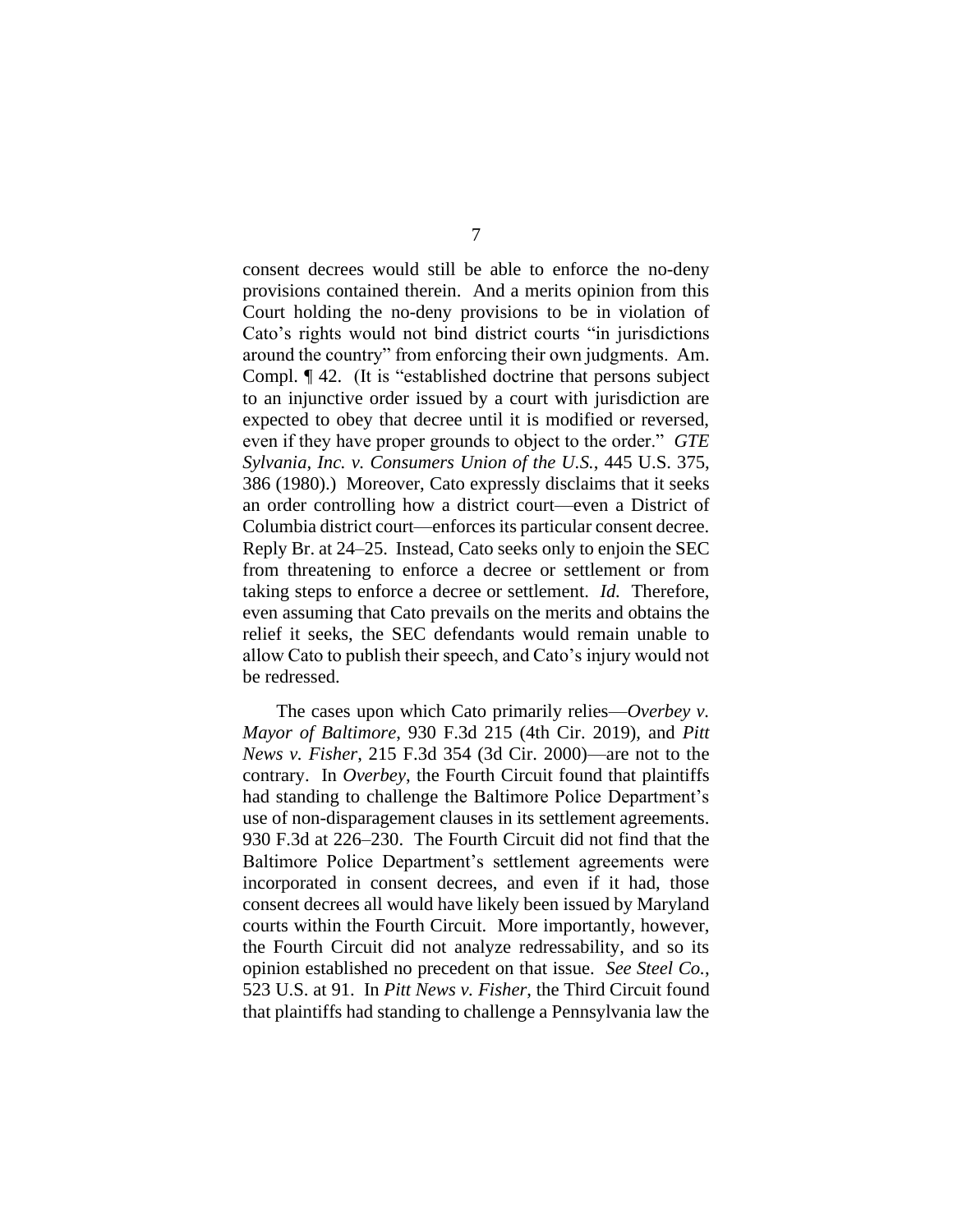enforcement of which they alleged would violate their First Amendment rights. 215 F.3d at 358. Plaintiffs' injury was redressable in that case because were they to succeed on the merits, enforcement of the law would be enjoined. *Id.* at 361; *see also Pitt News v. Pappert*, 379 F.3d 96 (3d Cir. 2004) (same). By contrast, were Cato's suit to succeed, enforcement of the no-deny provisions would not be enjoined for the reasons given above.

Cato also asserts in its briefing that SEC defendants are sometimes bound by no-deny provisions that are not part of a consent decree or incorporated by reference into a final judgment, *see* Appellant Br. at 7 n.2; Reply Br. at 24. The District Court, however, construed Cato's complaint to allege that the SEC defendants whose speech Cato wishes to publish are bound by no-deny provisions contained in consent decrees. *See Cato Inst*. *v. SEC*, 438 F. Supp. 3d at 47 ("Plaintiff alleges that the SEC has carried out this policy by requiring that an express 'no-deny' provision be included in the consent judgment as a condition of settling any civil or administrative action brought by the agency."). We find no error in that construction. Indeed, the regulation whose application Cato challenges in its complaint, 17 C.F.R. § 202.5(e), refers specifically to consent decrees. *See* Consent Decrees in Judicial or Administrative Proceedings, 37 Fed. Reg. at 25,224; Am. Compl.  $\P$  13–30. Moreover, Cato has neither alleged in its complaint, nor asserted in its briefing, that the no-deny provisions that bind the SEC defendants whose speech it wishes to publish are not part of a consent decree or incorporated by reference into a final judgment. When assessing standing at any stage of the litigation, we do not accept inferences that are unsupported by the facts alleged in the complaint. *In re U.S. Office of Pers. Mgmt. Data Sec. Breach Litig.*, 928 F.3d 42, 54 (D.C. Cir. 2019). We therefore construe the complaint, as did the District Court, to allege that